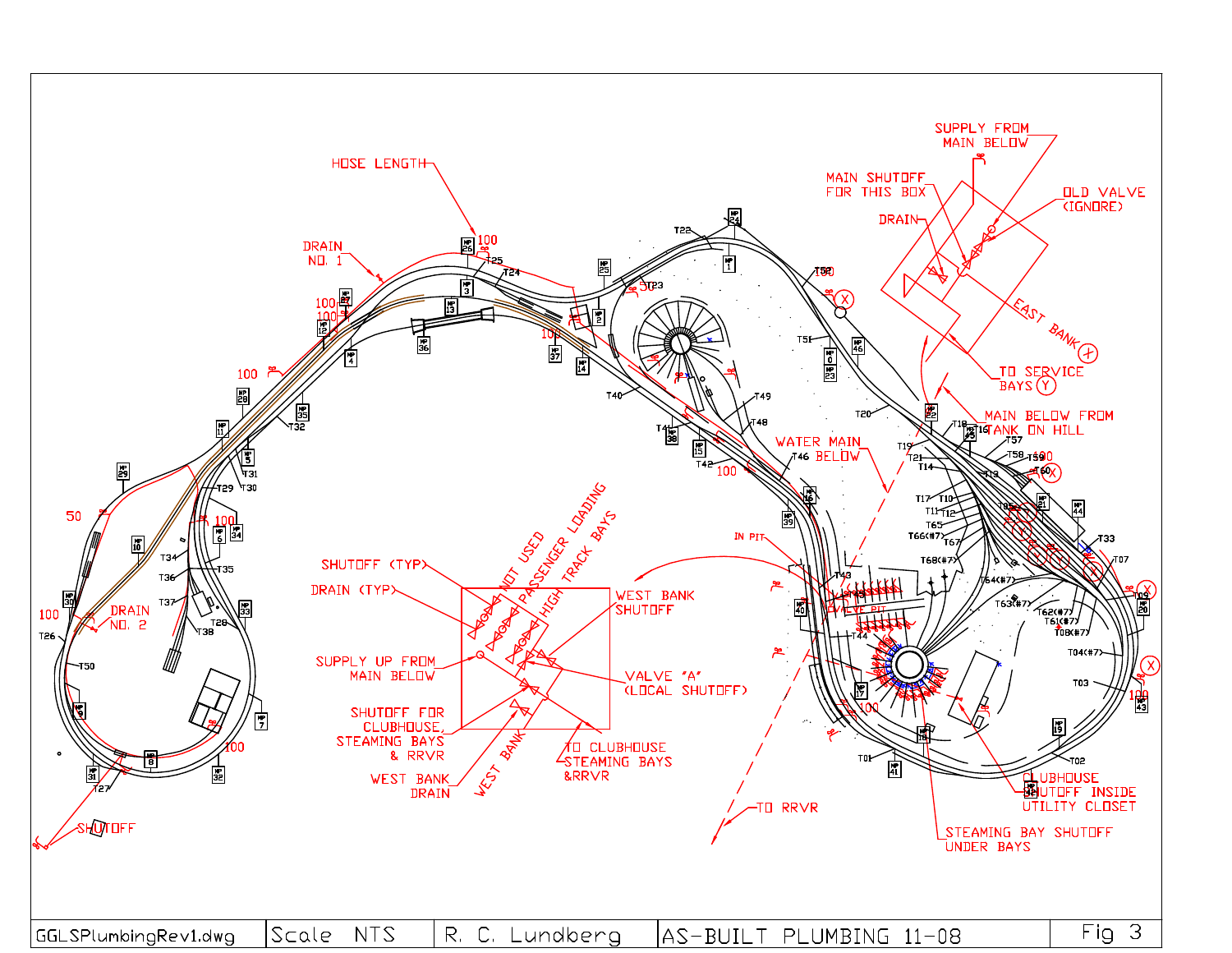## PLUMBING SYSTEM COLD OPERATING PROCEDURES

## January 2010

It freezes hard at Tilden Park in the winter and our outside plumbing system must be shutdown. The detailed procedures to turn on the systems are summarized below. To turn the system off, reverse the shutdown activation procedure. Make sure that all drains and valves are closed when the system is turned on. If you turn any part of the system on during the winter, it is **YOUR** responsibility to turn it off and drain correctly before leaving. The system has five separate subsystems. Refer to the attached drawing.

## Subsystem 1 - Clubhouse

The clubhouse has its own water shutoff located just inside the outside utility cabinet door. We do not normally shut off the inside water for the clubhouse, but if it is off this is where it can be turned on. The only exterior plumbing at the clubhouse is the sink out by the woodshed. Use the following procedure to activate the sink:

- 1. Shut drain valves
- 2. Open the valves where the hot and cold water exit the building.
- 3. Turn off the faucets if open.
- 4. When shutting back down, close the valves to the building and open the drains.

Subsystem 2 – Yard Area

The yard area controls are located in a subsurface box alongside the main line west of the Shattuck barn. This set of controls has been modified and simplified recently. Refer to the schematic on the drawing. Use the following procedure to activate the system:

- 1. Close the drain valve
- 2. Open the main shutoff in this box
- 3. Check for open hose bibs on the east bank (X on the drawing) and in the yard (Y on the drawing) and shut off if required
- 4. When shutting back down, close the main shutoff and open the drain. Leave the drain open.

Subsystem 3 – Ground Track Steaming Bays

The controls are located under the fourth bay as shown. Use the following procedure to activate the system:

1. Close the drain valve